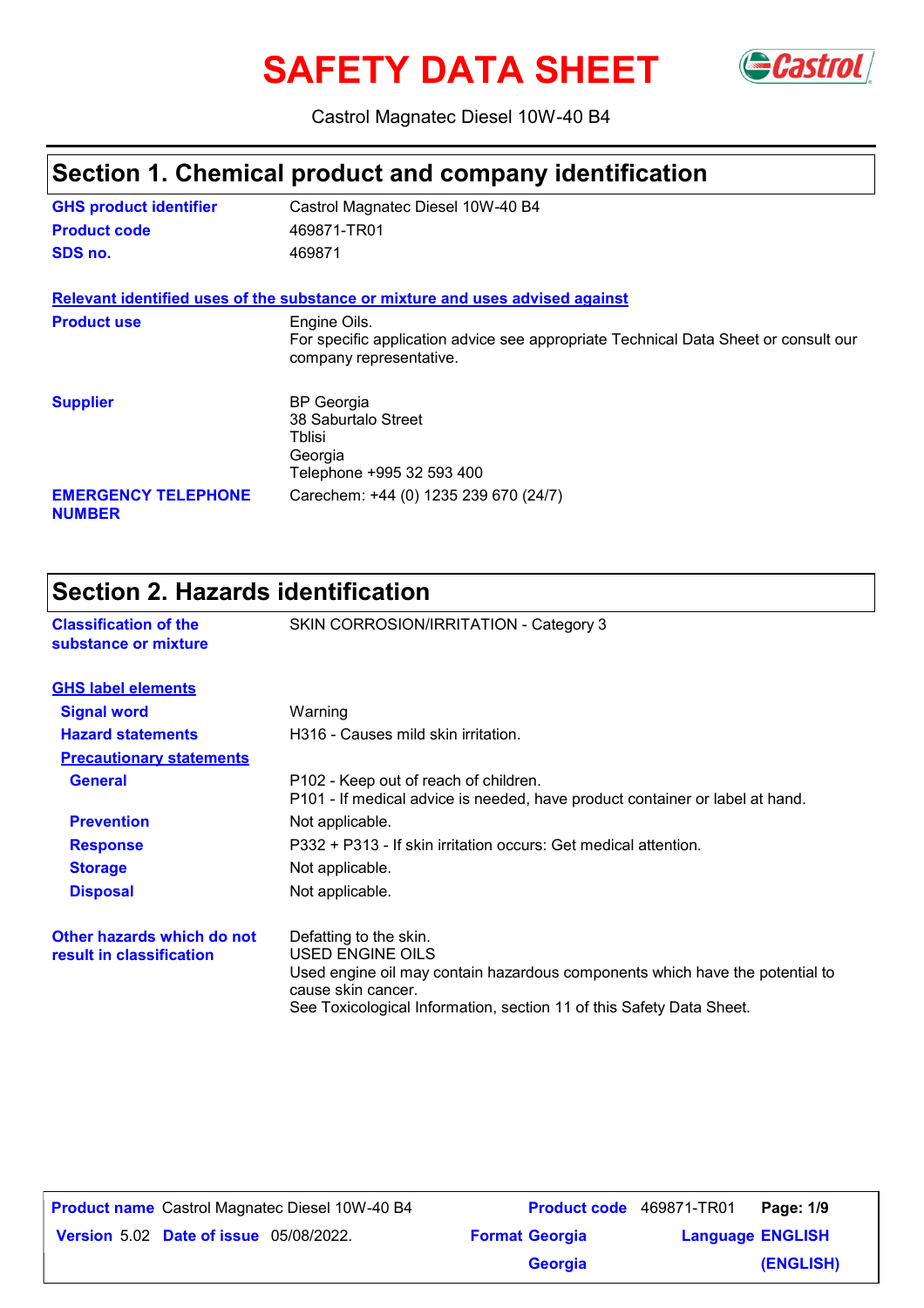### **Section 3. Composition/information on ingredients**

**Substance/mixture**

**Mixture** 

Highly refined base oil (IP 346 DMSO extract < 3%). Proprietary performance additives.

| <b>Ingredient name</b>                                                                      | $\frac{9}{6}$ | <b>CAS number</b> |
|---------------------------------------------------------------------------------------------|---------------|-------------------|
| Phosphorodithioic acid, mixed O,O-bis(1,3-dimethylbutyl and iso-Pr)<br>l esters. zinc salts | -≤3           | 84605-29-8        |
| phenol, (tetrapropenyl) derivatives                                                         | < 0.1         | 74499-35-7        |

**There are no additional ingredients present which, within the current knowledge of the supplier and in the concentrations applicable, are classified as hazardous to health or the environment and hence require reporting in this section.**

**Occupational exposure limits, if available, are listed in Section 8.**

#### **Section 4. First aid measures**

| <b>Description of necessary first aid measures</b> |                                                                                                                                                                                                                                                                                                                                      |
|----------------------------------------------------|--------------------------------------------------------------------------------------------------------------------------------------------------------------------------------------------------------------------------------------------------------------------------------------------------------------------------------------|
| <b>Inhalation</b>                                  | In case of inhalation of decomposition products in a fire, symptoms may be delayed.<br>If inhaled, remove to fresh air. The exposed person may need to be kept under<br>medical surveillance for 48 hours. Get medical attention if symptoms occur.                                                                                  |
| <b>Ingestion</b>                                   | Do not induce vomiting unless directed to do so by medical personnel. Never give<br>anything by mouth to an unconscious person. If unconscious, place in recovery<br>position and get medical attention immediately. Get medical attention if adverse<br>health effects persist or are severe.                                       |
| <b>Skin contact</b>                                | In case of contact, immediately flush skin with plenty of water for at least 15 minutes<br>while removing contaminated clothing and shoes. Wash skin thoroughly with soap<br>and water or use recognised skin cleanser. Wash clothing before reuse. Clean<br>shoes thoroughly before reuse. Get medical attention if symptoms occur. |
| Eye contact                                        | In case of contact, immediately flush eyes with plenty of water for at least 15<br>minutes. Eyelids should be held away from the eyeball to ensure thorough rinsing.<br>Check for and remove any contact lenses. Get medical attention.                                                                                              |
|                                                    | Most important symptoms/effects, acute and delayed                                                                                                                                                                                                                                                                                   |
|                                                    | See Section 11 for more detailed information on health effects and symptoms.                                                                                                                                                                                                                                                         |
|                                                    | Indication of immediate medical attention and special treatment needed, if necessary                                                                                                                                                                                                                                                 |
| <b>Specific treatments</b>                         | No specific treatment.                                                                                                                                                                                                                                                                                                               |
| <b>Notes to physician</b>                          | In case of inhalation of decomposition products in a fire, symptoms may be delayed.                                                                                                                                                                                                                                                  |

**Protection of first-aiders** No action shall be taken involving any personal risk or without suitable training. It may be dangerous to the person providing aid to give mouth-to-mouth resuscitation. The exposed person may need to be kept under medical surveillance for 48 hours. Treatment should in general be symptomatic and directed to relieving any effects.

### **Section 5. Firefighting measures**

| <b>Extinguishing media</b>               |                                                                                     |
|------------------------------------------|-------------------------------------------------------------------------------------|
| <b>Suitable extinguishing</b><br>media   | In case of fire, use foam, dry chemical or carbon dioxide extinguisher or spray.    |
| <b>Unsuitable extinguishing</b><br>media | Do not use water jet.                                                               |
| <b>Specific hazards arising</b>          | In a fire or if heated, a pressure increase will occur and the container may burst. |
| from the chemical                        |                                                                                     |

| <b>Product name</b> Castrol Magnatec Diesel 10W-40 B4 | Product code 469871-TR01 |                         | Page: 2/9 |
|-------------------------------------------------------|--------------------------|-------------------------|-----------|
| <b>Version 5.02 Date of issue 05/08/2022.</b>         | <b>Format Georgia</b>    | <b>Language ENGLISH</b> |           |
|                                                       | <b>Georgia</b>           |                         | (ENGLISH) |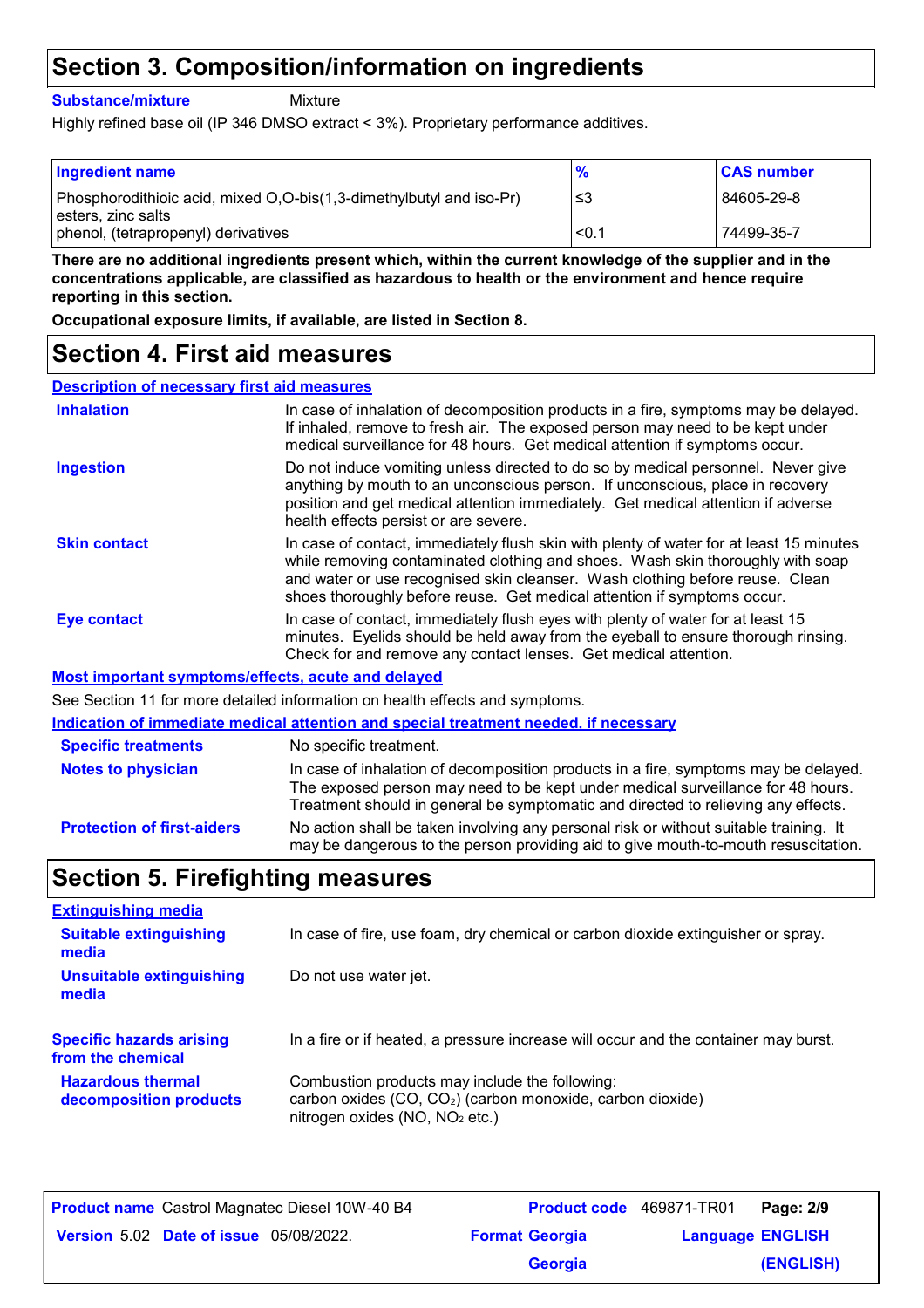# **Section 5. Firefighting measures**

| <b>Special protective actions</b><br>for fire-fighters | Promptly isolate the scene by removing all persons from the vicinity of the incident if<br>there is a fire. No action shall be taken involving any personal risk or without<br>suitable training. |
|--------------------------------------------------------|---------------------------------------------------------------------------------------------------------------------------------------------------------------------------------------------------|
| <b>Special protective</b>                              | Fire-fighters should wear positive pressure self-contained breathing apparatus                                                                                                                    |
| equipment for fire-fighters                            | (SCBA) and full turnout gear.                                                                                                                                                                     |

#### **Section 6. Accidental release measures**

**Personal precautions, protective equipment and emergency procedures**

| For non-emergency<br>personnel                              | No action shall be taken involving any personal risk or without suitable training.<br>Evacuate surrounding areas. Keep unnecessary and unprotected personnel from<br>entering. Do not touch or walk through spilt material. Avoid breathing vapour or<br>mist. Provide adequate ventilation. Put on appropriate personal protective<br>equipment. Floors may be slippery; use care to avoid falling. Contact emergency<br>personnel. |
|-------------------------------------------------------------|--------------------------------------------------------------------------------------------------------------------------------------------------------------------------------------------------------------------------------------------------------------------------------------------------------------------------------------------------------------------------------------------------------------------------------------|
| For emergency responders                                    | Entry into a confined space or poorly ventilated area contaminated with vapour, mist<br>or fume is extremely hazardous without the correct respiratory protective equipment<br>and a safe system of work. Wear self-contained breathing apparatus. Wear a<br>suitable chemical protective suit. Chemical resistant boots. See also the<br>information in "For non-emergency personnel".                                              |
| <b>Environmental precautions</b>                            | Avoid dispersal of spilt material and runoff and contact with soil, waterways, drains<br>and sewers. Inform the relevant authorities if the product has caused environmental<br>pollution (sewers, waterways, soil or air).                                                                                                                                                                                                          |
| <b>Methods and material for containment and cleaning up</b> |                                                                                                                                                                                                                                                                                                                                                                                                                                      |
| <b>Small spill</b>                                          | Stop leak if without risk. Move containers from spill area. Absorb with an inert<br>material and place in an appropriate waste disposal container. Dispose of via a<br>licensed waste disposal contractor.                                                                                                                                                                                                                           |
| <b>Large spill</b>                                          | Stop leak if without risk. Move containers from spill area. Approach the release<br>from upwind. Prevent entry into sewers, water courses, basements or confined                                                                                                                                                                                                                                                                     |

areas. Contain and collect spillage with non-combustible, absorbent material e.g. sand, earth, vermiculite or diatomaceous earth and place in container for disposal according to local regulations. Contaminated absorbent material may pose the same hazard as the spilt product. Dispose of via a licensed waste disposal contractor.

# **Section 7. Handling and storage**

| <b>Precautions for safe handling</b>                                      |                                            |                                                                                                                                                                                                                                                                                                                                                                                                                                                                                                                                                                                                |                         |
|---------------------------------------------------------------------------|--------------------------------------------|------------------------------------------------------------------------------------------------------------------------------------------------------------------------------------------------------------------------------------------------------------------------------------------------------------------------------------------------------------------------------------------------------------------------------------------------------------------------------------------------------------------------------------------------------------------------------------------------|-------------------------|
| <b>Protective measures</b>                                                | can be hazardous. Do not reuse container.  | Put on appropriate personal protective equipment (see Section 8). Do not ingest.<br>Avoid contact with eyes, skin and clothing. Avoid breathing vapour or mist. Keep in<br>the original container or an approved alternative made from a compatible material,<br>kept tightly closed when not in use. Empty containers retain product residue and                                                                                                                                                                                                                                              |                         |
| <b>Advice on general</b><br>occupational hygiene                          |                                            | Eating, drinking and smoking should be prohibited in areas where this material is<br>handled, stored and processed. Wash thoroughly after handling. Remove<br>contaminated clothing and protective equipment before entering eating areas. See<br>also Section 8 for additional information on hygiene measures.                                                                                                                                                                                                                                                                               |                         |
| <b>Conditions for safe storage,</b><br>including any<br>incompatibilities |                                            | Store in accordance with local regulations. Store in original container protected<br>from direct sunlight in a dry, cool and well-ventilated area, away from incompatible<br>materials (see Section 10) and food and drink. Keep container tightly closed and<br>sealed until ready for use. Store and use only in equipment/containers designed for<br>use with this product. Containers that have been opened must be carefully resealed<br>and kept upright to prevent leakage. Do not store in unlabelled containers. Use<br>appropriate containment to avoid environmental contamination. |                         |
| <b>Not suitable</b>                                                       | Prolonged exposure to elevated temperature |                                                                                                                                                                                                                                                                                                                                                                                                                                                                                                                                                                                                |                         |
| <b>Product name</b> Castrol Magnatec Diesel 10W-40 B4                     |                                            | <b>Product code</b> 469871-TR01                                                                                                                                                                                                                                                                                                                                                                                                                                                                                                                                                                | Page: 3/9               |
| <b>Version 5.02 Date of issue 05/08/2022.</b>                             |                                            | <b>Format Georgia</b>                                                                                                                                                                                                                                                                                                                                                                                                                                                                                                                                                                          | <b>Language ENGLISH</b> |
|                                                                           |                                            | <b>Georgia</b>                                                                                                                                                                                                                                                                                                                                                                                                                                                                                                                                                                                 | (ENGLISH)               |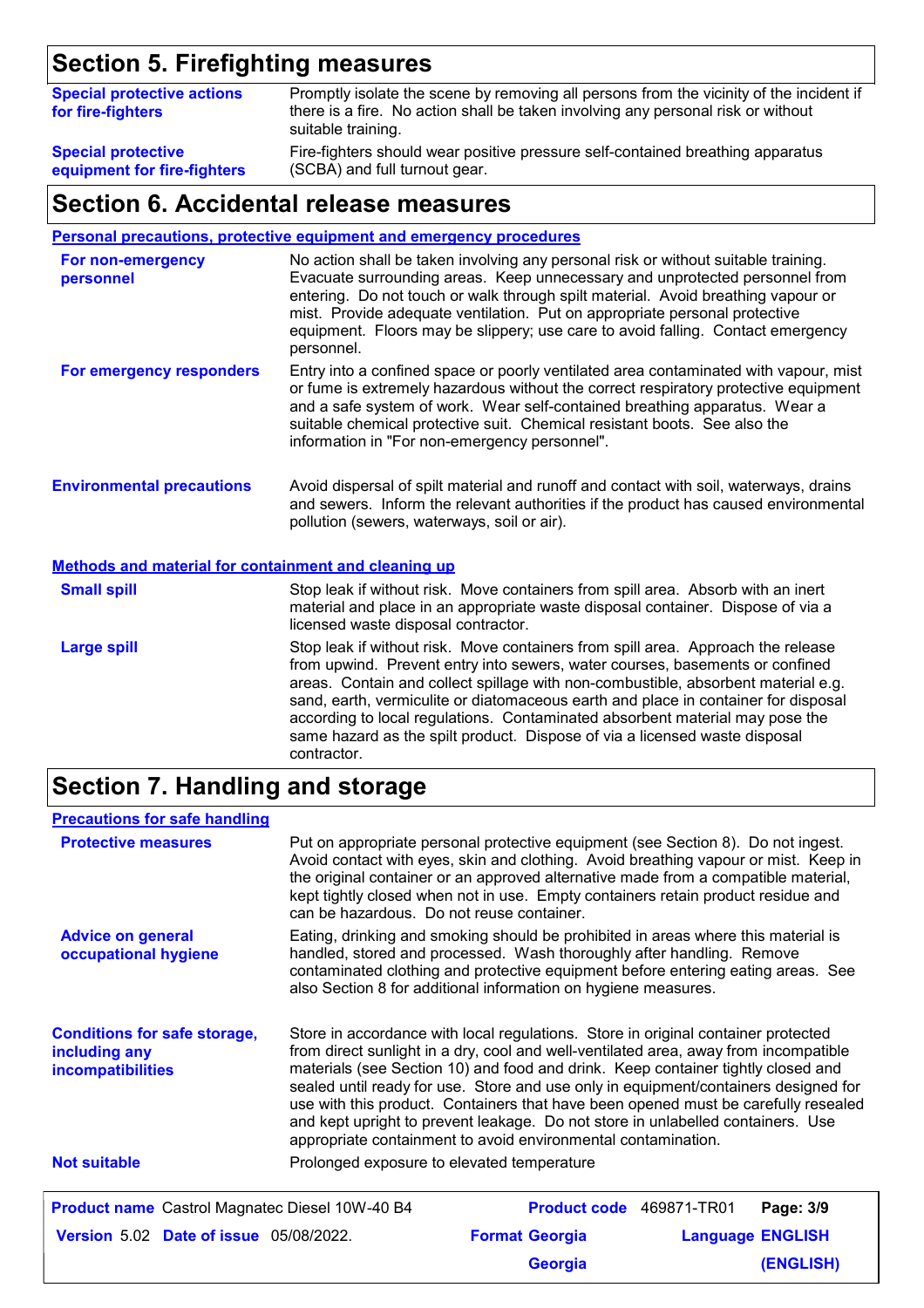### **Section 8. Exposure controls/personal protection**

#### **Control parameters**

#### **Occupational exposure limits**

None.

| <b>Appropriate engineering</b><br>controls | Provide exhaust ventilation or other engineering controls to keep the relevant<br>airborne concentrations below their respective occupational exposure limits.<br>All activities involving chemicals should be assessed for their risks to health, to<br>ensure exposures are adequately controlled. Personal protective equipment should<br>only be considered after other forms of control measures (e.g. engineering controls)<br>have been suitably evaluated. Personal protective equipment should conform to<br>appropriate standards, be suitable for use, be kept in good condition and properly<br>maintained.<br>Your supplier of personal protective equipment should be consulted for advice on<br>selection and appropriate standards. For further information contact your national<br>organisation for standards.<br>The final choice of protective equipment will depend upon a risk assessment. It is<br>important to ensure that all items of personal protective equipment are compatible. |
|--------------------------------------------|---------------------------------------------------------------------------------------------------------------------------------------------------------------------------------------------------------------------------------------------------------------------------------------------------------------------------------------------------------------------------------------------------------------------------------------------------------------------------------------------------------------------------------------------------------------------------------------------------------------------------------------------------------------------------------------------------------------------------------------------------------------------------------------------------------------------------------------------------------------------------------------------------------------------------------------------------------------------------------------------------------------|
| <b>Environmental exposure</b><br>controls  | Emissions from ventilation or work process equipment should be checked to ensure<br>they comply with the requirements of environmental protection legislation. In some<br>cases, fume scrubbers, filters or engineering modifications to the process<br>equipment will be necessary to reduce emissions to acceptable levels.                                                                                                                                                                                                                                                                                                                                                                                                                                                                                                                                                                                                                                                                                 |
| <b>Individual protection measures</b>      |                                                                                                                                                                                                                                                                                                                                                                                                                                                                                                                                                                                                                                                                                                                                                                                                                                                                                                                                                                                                               |
| <b>Hygiene measures</b>                    | Wash hands, forearms and face thoroughly after handling chemical products, before<br>eating, smoking and using the lavatory and at the end of the working period.<br>Appropriate techniques should be used to remove potentially contaminated clothing.<br>Wash contaminated clothing before reusing. Ensure that eyewash stations and<br>safety showers are close to the workstation location.                                                                                                                                                                                                                                                                                                                                                                                                                                                                                                                                                                                                               |
| <b>Eye/face protection</b>                 | Safety glasses with side shields.                                                                                                                                                                                                                                                                                                                                                                                                                                                                                                                                                                                                                                                                                                                                                                                                                                                                                                                                                                             |
| <b>Skin protection</b>                     |                                                                                                                                                                                                                                                                                                                                                                                                                                                                                                                                                                                                                                                                                                                                                                                                                                                                                                                                                                                                               |
| <b>Hand protection</b>                     | Wear protective gloves if prolonged or repeated contact is likely. Wear chemical<br>resistant gloves. Recommended: Nitrile gloves. The correct choice of protective<br>gloves depends upon the chemicals being handled, the conditions of work and use,<br>and the condition of the gloves (even the best chemically resistant glove will break<br>down after repeated chemical exposures). Most gloves provide only a short time of<br>protection before they must be discarded and replaced. Because specific work<br>environments and material handling practices vary, safety procedures should be<br>developed for each intended application. Gloves should therefore be chosen in<br>consultation with the supplier/manufacturer and with a full assessment of the<br>working conditions.                                                                                                                                                                                                               |
| <b>Body protection</b>                     | Use of protective clothing is good industrial practice.<br>Personal protective equipment for the body should be selected based on the task<br>being performed and the risks involved and should be approved by a specialist<br>before handling this product.<br>Cotton or polyester/cotton overalls will only provide protection against light<br>superficial contamination that will not soak through to the skin. Overalls should be<br>laundered on a regular basis. When the risk of skin exposure is high (e.g. when<br>cleaning up spillages or if there is a risk of splashing) then chemical resistant aprons<br>and/or impervious chemical suits and boots will be required.                                                                                                                                                                                                                                                                                                                         |

|                                               | <b>Product name</b> Castrol Magnatec Diesel 10W-40 B4 | <b>Product code</b> 469871-TR01 |                         | Page: 4/9 |
|-----------------------------------------------|-------------------------------------------------------|---------------------------------|-------------------------|-----------|
| <b>Version 5.02 Date of issue 05/08/2022.</b> |                                                       | <b>Format Georgia</b>           | <b>Language ENGLISH</b> |           |
|                                               |                                                       | <b>Georgia</b>                  |                         | (ENGLISH) |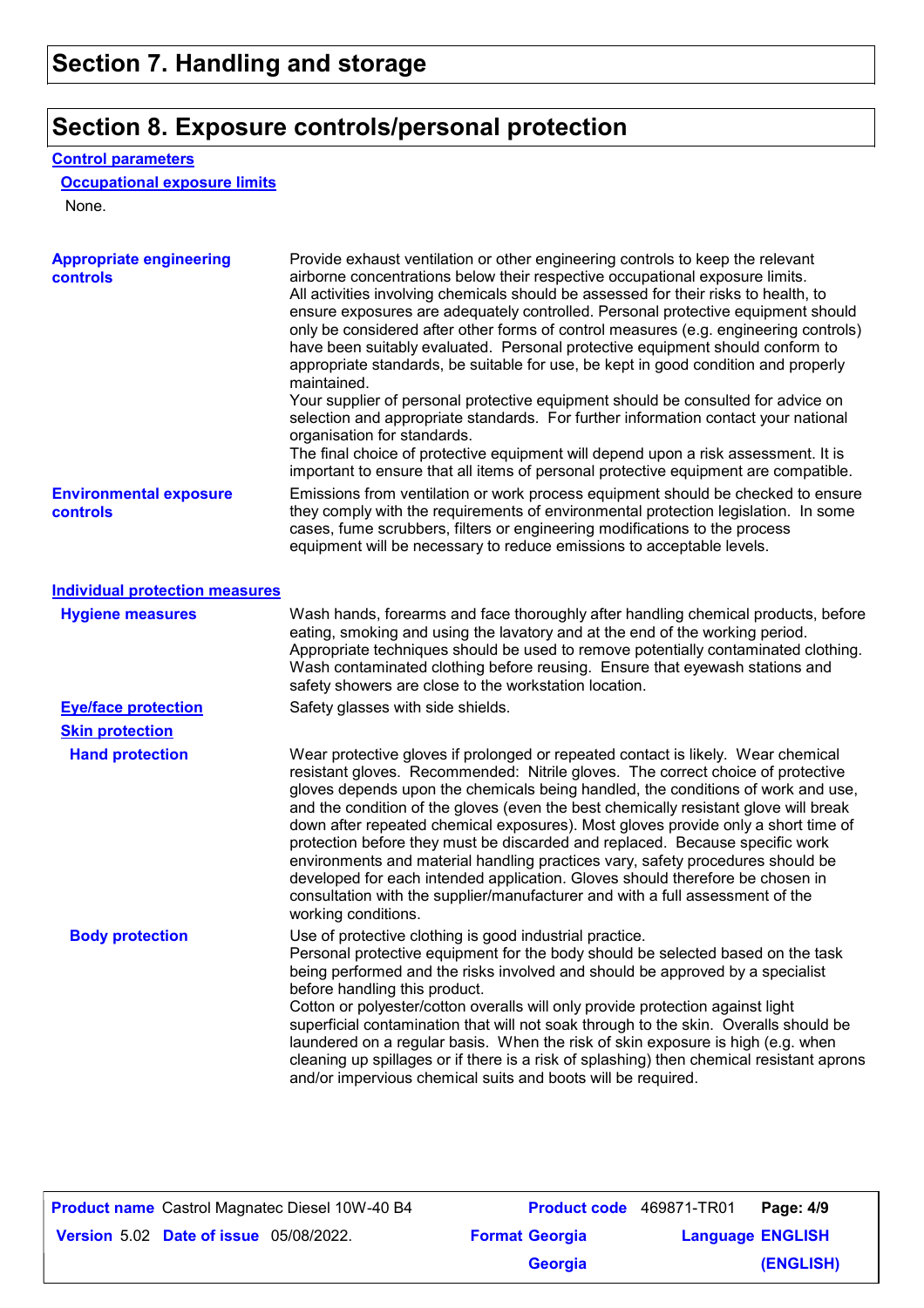#### **Section 8. Exposure controls/personal protection**

**Respiratory protection**

In case of insufficient ventilation, wear suitable respiratory equipment. The correct choice of respiratory protection depends upon the chemicals being handled, the conditions of work and use, and the condition of the respiratory equipment. Safety procedures should be developed for each intended application. Respiratory protection equipment should therefore be chosen in consultation with the supplier/manufacturer and with a full assessment of the working conditions.

### **Section 9. Physical and chemical properties**

The conditions of measurement of all properties are at standard temperature and pressure unless otherwise indicated.

| <b>Appearance</b>                                                    |                                                                                                                                   |        |         |                         |          |     |                         |
|----------------------------------------------------------------------|-----------------------------------------------------------------------------------------------------------------------------------|--------|---------|-------------------------|----------|-----|-------------------------|
| <b>Physical state</b>                                                | Liquid.                                                                                                                           |        |         |                         |          |     |                         |
| <b>Colour</b>                                                        | Amber. [Light]                                                                                                                    |        |         |                         |          |     |                         |
| <b>Odour</b>                                                         | Not available.                                                                                                                    |        |         |                         |          |     |                         |
| <b>Odour threshold</b>                                               | Not available.                                                                                                                    |        |         |                         |          |     |                         |
| pH                                                                   | Not applicable.                                                                                                                   |        |         |                         |          |     |                         |
| <b>Melting point</b>                                                 | Not available.                                                                                                                    |        |         |                         |          |     |                         |
| <b>Boiling point, initial boiling</b><br>point, and boiling range    | Not available.                                                                                                                    |        |         |                         |          |     |                         |
| <b>Flash point</b>                                                   | Closed cup: 202°C (395.6°F) [Pensky-Martens]<br>Open cup: 226°C (438.8°F) [Cleveland]                                             |        |         |                         |          |     |                         |
| <b>Evaporation rate</b>                                              | Not available.                                                                                                                    |        |         |                         |          |     |                         |
| <b>Flammability</b>                                                  | Not applicable. Based on - Physical state                                                                                         |        |         |                         |          |     |                         |
| Lower and upper explosion<br>limit/flammability limit                | Not available.                                                                                                                    |        |         |                         |          |     |                         |
| <b>Vapour pressure</b>                                               |                                                                                                                                   |        |         | Vapour Pressure at 20°C |          |     | Vapour pressure at 50°C |
|                                                                      | <b>Ingredient name</b>                                                                                                            | mm Hg  | kPa     | <b>Method</b>           | mm<br>Hg | kPa | <b>Method</b>           |
|                                                                      | Distillates (petroleum),<br>hydrotreated heavy<br>paraffinic                                                                      | 0.08   | < 0.011 | <b>ASTM D 5191</b>      |          |     |                         |
|                                                                      | Distillates (petroleum),<br>solvent-dewaxed heavy<br>paraffinic                                                                   | < 0.08 | < 0.011 | <b>ASTM D 5191</b>      |          |     |                         |
|                                                                      | Phosphorodithioic acid,<br>mixed O,O-bis<br>(1,3-dimethylbutyl and<br>iso-Pr) esters, zinc salts                                  | 0      | 0       | EU A.4                  | 0        | 0   | EU A.4                  |
| <b>Relative vapour density</b>                                       | Not available.                                                                                                                    |        |         |                         |          |     |                         |
| <b>Relative density</b>                                              | Not available.                                                                                                                    |        |         |                         |          |     |                         |
|                                                                      |                                                                                                                                   |        |         |                         |          |     |                         |
|                                                                      | <1000 kg/m <sup>3</sup> (<1 g/cm <sup>3</sup> ) at 15 <sup>°</sup> C                                                              |        |         |                         |          |     |                         |
| <b>Density</b><br><b>Solubility</b>                                  | insoluble in water.                                                                                                               |        |         |                         |          |     |                         |
| <b>Partition coefficient: n-</b><br>octanol/water                    | Not applicable.                                                                                                                   |        |         |                         |          |     |                         |
|                                                                      | Not available.                                                                                                                    |        |         |                         |          |     |                         |
| <b>Auto-ignition temperature</b><br><b>Decomposition temperature</b> | Not available.                                                                                                                    |        |         |                         |          |     |                         |
| <b>Viscosity</b>                                                     | Kinematic: 101.1 mm <sup>2</sup> /s (101.1 cSt) at 40°C<br>Kinematic: 13.8 to 16.2 mm <sup>2</sup> /s (13.8 to 16.2 cSt) at 100°C |        |         |                         |          |     |                         |
| <b>Particle characteristics</b>                                      |                                                                                                                                   |        |         |                         |          |     |                         |

| <b>Product name</b> Castrol Magnatec Diesel 10W-40 B4 | Product code 469871-TR01 |                         | Page: 5/9 |
|-------------------------------------------------------|--------------------------|-------------------------|-----------|
| <b>Version 5.02 Date of issue 05/08/2022.</b>         | <b>Format Georgia</b>    | <b>Language ENGLISH</b> |           |
|                                                       | Georgia                  |                         | (ENGLISH) |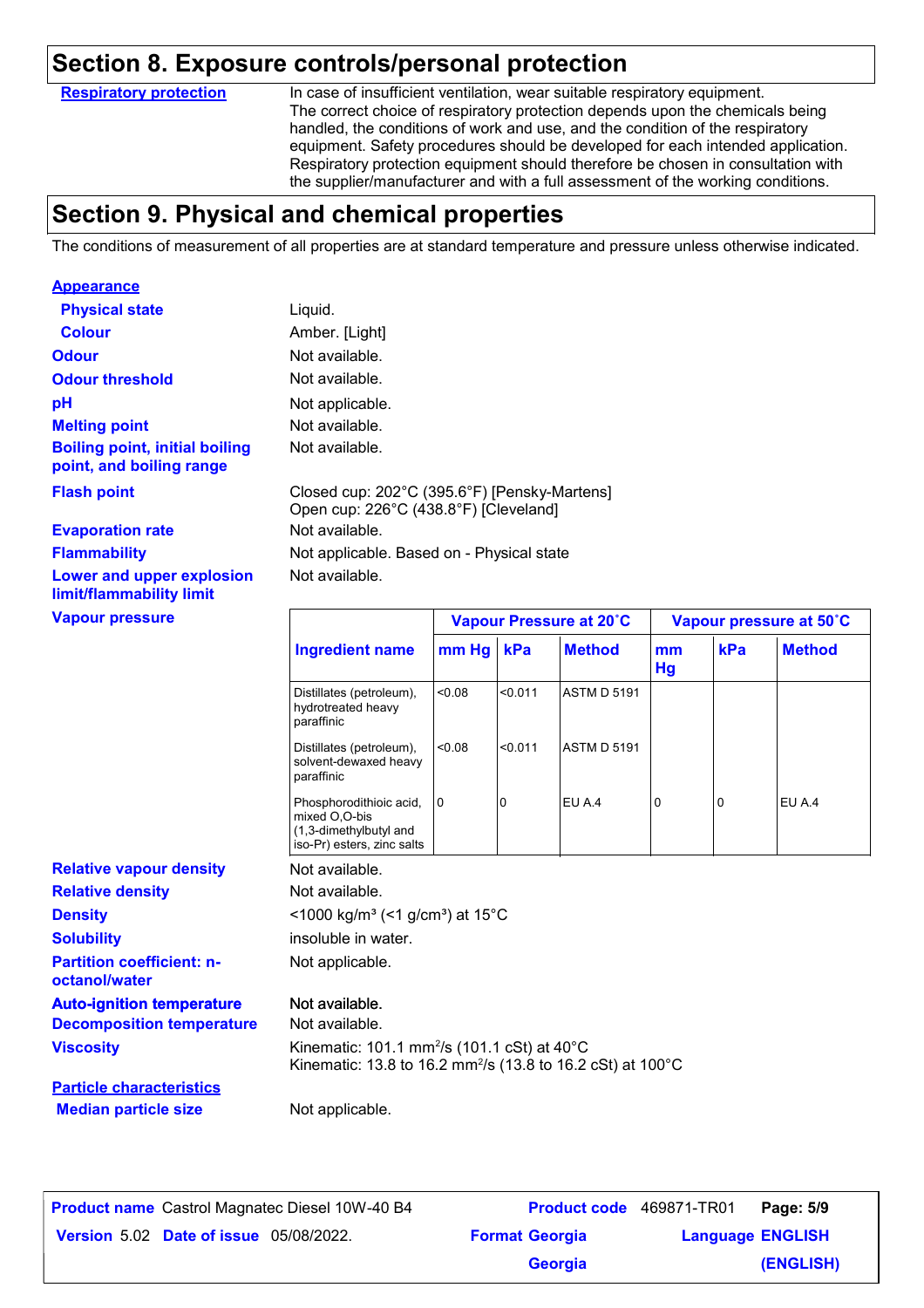# **Section 10. Stability and reactivity**

| <b>Reactivity</b>                                   | No specific test data available for this product. Refer to Conditions to avoid and<br>Incompatible materials for additional information.                                   |
|-----------------------------------------------------|----------------------------------------------------------------------------------------------------------------------------------------------------------------------------|
| <b>Chemical stability</b>                           | The product is stable.                                                                                                                                                     |
| <b>Possibility of hazardous</b><br><b>reactions</b> | Under normal conditions of storage and use, hazardous reactions will not occur.<br>Under normal conditions of storage and use, hazardous polymerisation will not<br>occur. |
| <b>Conditions to avoid</b>                          | Avoid all possible sources of ignition (spark or flame).                                                                                                                   |
| <b>Incompatible materials</b>                       | Reactive or incompatible with the following materials: oxidising materials.                                                                                                |
| <b>Hazardous decomposition</b><br>products          | Under normal conditions of storage and use, hazardous decomposition products<br>should not be produced.                                                                    |

### **Section 11. Toxicological information**

#### **Information on toxicological effects**

| <b>Information on likely routes</b><br>of exposure | Routes of entry anticipated: Dermal, Inhalation.                                                                    |
|----------------------------------------------------|---------------------------------------------------------------------------------------------------------------------|
| <b>Potential acute health effects</b>              |                                                                                                                     |
| <b>Eye contact</b>                                 | No known significant effects or critical hazards.                                                                   |
| <b>Inhalation</b>                                  | Exposure to decomposition products may cause a health hazard. Serious effects<br>may be delayed following exposure. |
| <b>Skin contact</b>                                | Causes mild skin irritation. Defatting to the skin.                                                                 |
| <b>Ingestion</b>                                   | Irritating to mouth, throat and stomach.                                                                            |

#### **Symptoms related to the physical, chemical and toxicological characteristics**

| <b>Eye contact</b>  | Adverse symptoms may include the following:<br>pain or irritation<br>watering<br>redness    |
|---------------------|---------------------------------------------------------------------------------------------|
| <b>Inhalation</b>   | No specific data.                                                                           |
| <b>Skin contact</b> | Adverse symptoms may include the following:<br>irritation<br>redness<br>dryness<br>cracking |
| <b>Ingestion</b>    | No specific data.                                                                           |

#### **Delayed and immediate effects as well as chronic effects from short and long-term exposure**

| <b>Potential chronic health effects</b> |                                                                                                                                                                                                                                                                                                                                                                                                             |
|-----------------------------------------|-------------------------------------------------------------------------------------------------------------------------------------------------------------------------------------------------------------------------------------------------------------------------------------------------------------------------------------------------------------------------------------------------------------|
| <b>General</b>                          | USED ENGINE OILS<br>Combustion products resulting from the operation of internal combustion engines<br>contaminate engine oils during use. Used engine oil may contain hazardous<br>components which have the potential to cause skin cancer. Frequent or prolonged<br>contact with all types and makes of used engine oil must therefore be avoided and a<br>high standard of personal hygiene maintained. |
| <b>Carcinogenicity</b>                  | No known significant effects or critical hazards.                                                                                                                                                                                                                                                                                                                                                           |
| <b>Mutagenicity</b>                     | No known significant effects or critical hazards.                                                                                                                                                                                                                                                                                                                                                           |

| <b>Product name</b> Castrol Magnatec Diesel 10W-40 B4 |                       | Product code 469871-TR01 Page: 6/9 |
|-------------------------------------------------------|-----------------------|------------------------------------|
| <b>Version 5.02 Date of issue 05/08/2022.</b>         | <b>Format Georgia</b> | <b>Language ENGLISH</b>            |
|                                                       | <b>Georgia</b>        | (ENGLISH)                          |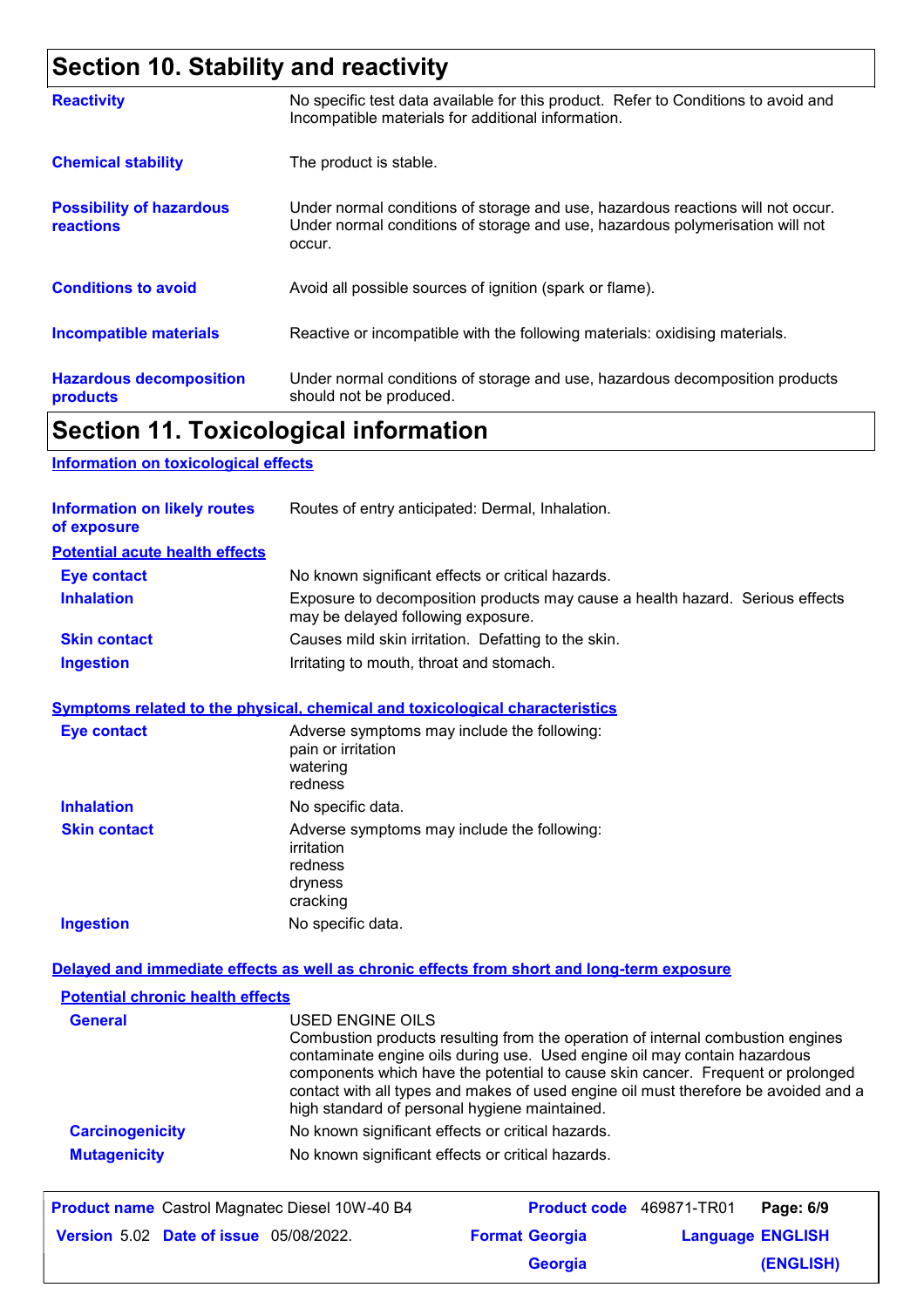### **Section 11. Toxicological information**

**Teratogenicity** No known significant effects or critical hazards. **Developmental effects** No known significant effects or critical hazards. **Fertility effects** No known significant effects or critical hazards.

#### **Section 12. Ecological information**

**Environmental effects** No known significant effects or critical hazards.

#### **Persistence and degradability**

Expected to be biodegradable.

#### **Bioaccumulative potential**

This product is not expected to bioaccumulate through food chains in the environment.

#### **Mobility in soil**

| <b>Mobility</b>                     | Spillages may penetrate the soil causing ground water contamination.                                                      |
|-------------------------------------|---------------------------------------------------------------------------------------------------------------------------|
| <b>Other ecological information</b> | Spills may form a film on water surfaces causing physical damage to organisms.<br>Oxygen transfer could also be impaired. |

### **Section 13. Disposal considerations**

The generation of waste should be avoided or minimised wherever possible. Significant quantities of waste product residues should not be disposed of via the foul sewer but processed in a suitable effluent treatment plant. Dispose of surplus and non-recyclable products via a licensed waste disposal contractor. Disposal of this product, solutions and any by-products should at all times comply with the requirements of environmental protection and waste disposal legislation and any regional local authority requirements. Waste packaging should be recycled. Incineration or landfill should only be considered when recycling is not feasible. This material and its container must be disposed of in a safe way. Care should be taken when handling emptied containers that have not been cleaned or rinsed out. Empty containers or liners may retain some product residues. Avoid dispersal of spilt material and runoff and contact with soil, waterways, drains and sewers. **Disposal methods**

| <b>Section 14. Transport information</b> |                |                |  |
|------------------------------------------|----------------|----------------|--|
|                                          | <b>IMDG</b>    | <b>IATA</b>    |  |
| <b>UN number</b>                         | Not regulated. | Not regulated. |  |
| <b>UN proper</b><br>shipping name        |                |                |  |
| <b>Transport hazard</b><br>class(es)     | ۰              |                |  |
| <b>Packing group</b>                     | $\blacksquare$ | ۰              |  |
| <b>Environmental</b><br>hazards          | No.            | No.            |  |
|                                          |                |                |  |

**Date of issue** 05/08/2022. **Version** 5.02 **Format Georgia Language Product name** Castrol Magnatec Diesel 10W-40 B4 **Product code** 469871-TR01 **Page: 7/9** | **Language ENGLISH (ENGLISH)** Product code 469871-TR01 Page: 7/9 **Georgia**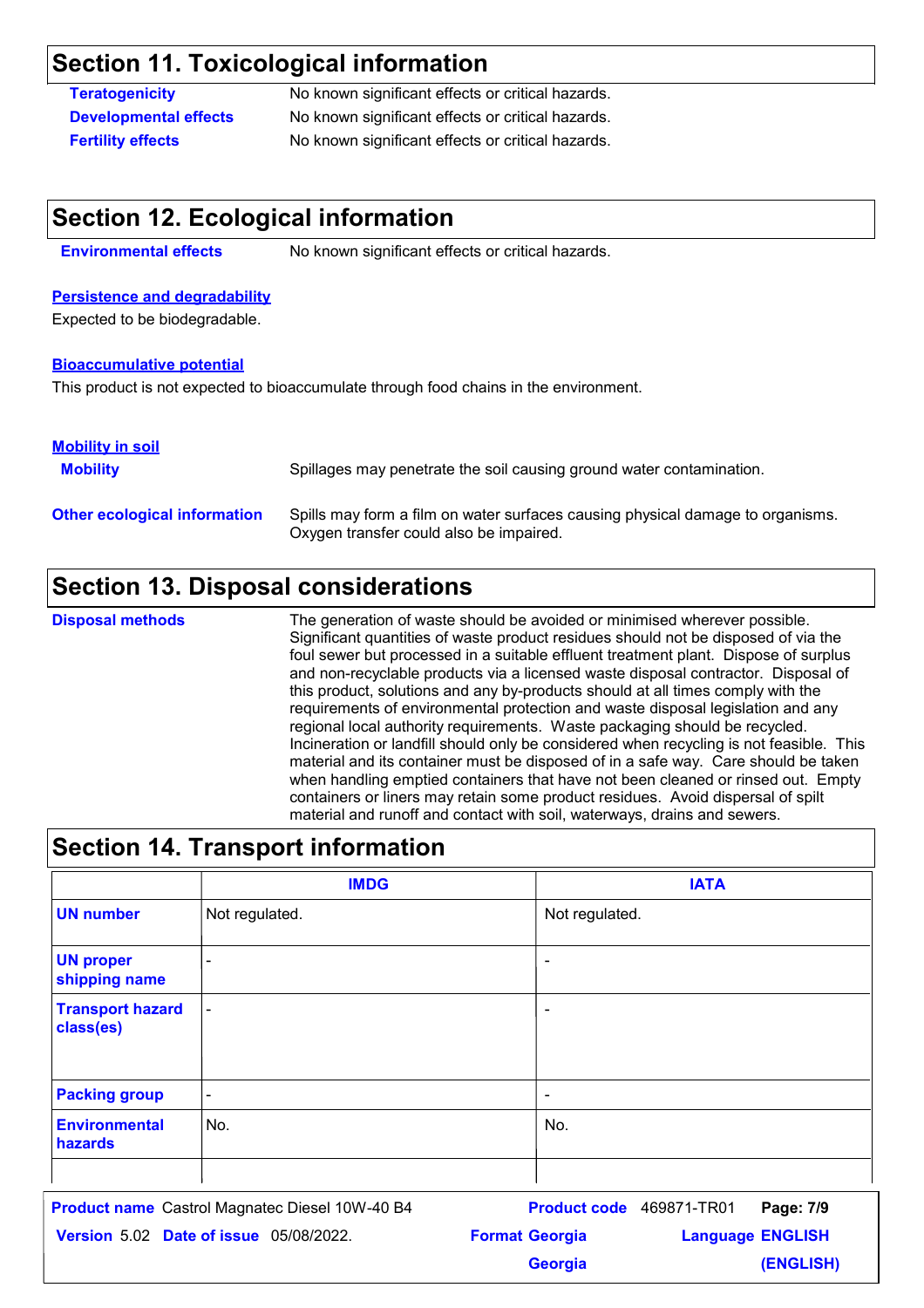|                                  | Section 14. Transport information |  |
|----------------------------------|-----------------------------------|--|
| <b>Additional</b><br>information |                                   |  |

**Special precautions for user** Not available.

### **Section 15. Regulatory information**

**Regulation according to other foreign laws**

| <b>REACH Status</b>                                             | For the REACH status of this product please consult your company contact, as<br>identified in Section 1. |
|-----------------------------------------------------------------|----------------------------------------------------------------------------------------------------------|
| <b>United States inventory</b><br>(TSCA 8b)                     | All components are active or exempted.                                                                   |
| <b>Australia inventory (AIIC)</b>                               | All components are listed or exempted.                                                                   |
| <b>Canada inventory</b>                                         | All components are listed or exempted.                                                                   |
| <b>China inventory (IECSC)</b>                                  | All components are listed or exempted.                                                                   |
| <b>Japan inventory (CSCL)</b>                                   | At least one component is not listed.                                                                    |
| <b>Korea inventory (KECI)</b>                                   | All components are listed or exempted.                                                                   |
| <b>Philippines inventory</b><br>(PICCS)                         | All components are listed or exempted.                                                                   |
| <b>Taiwan Chemical</b><br><b>Substances Inventory</b><br>(TCSI) | All components are listed or exempted.                                                                   |

## **Section 16. Other information**

| <b>History</b>                    |                                                                                                                                                                                                                                                                                                                                                                                                                                                                                                                                                                                                                                                                                                                                                                                                                                                                                                                                                                                                                |
|-----------------------------------|----------------------------------------------------------------------------------------------------------------------------------------------------------------------------------------------------------------------------------------------------------------------------------------------------------------------------------------------------------------------------------------------------------------------------------------------------------------------------------------------------------------------------------------------------------------------------------------------------------------------------------------------------------------------------------------------------------------------------------------------------------------------------------------------------------------------------------------------------------------------------------------------------------------------------------------------------------------------------------------------------------------|
| <b>Date of printing</b>           | 5/8/2022                                                                                                                                                                                                                                                                                                                                                                                                                                                                                                                                                                                                                                                                                                                                                                                                                                                                                                                                                                                                       |
| Date of issue/Date of<br>revision | 5/8/2022                                                                                                                                                                                                                                                                                                                                                                                                                                                                                                                                                                                                                                                                                                                                                                                                                                                                                                                                                                                                       |
| Date of previous issue            | 4/13/2022                                                                                                                                                                                                                                                                                                                                                                                                                                                                                                                                                                                                                                                                                                                                                                                                                                                                                                                                                                                                      |
| <b>Version</b>                    | 5.02                                                                                                                                                                                                                                                                                                                                                                                                                                                                                                                                                                                                                                                                                                                                                                                                                                                                                                                                                                                                           |
| <b>Prepared by</b>                | <b>Product Stewardship</b>                                                                                                                                                                                                                                                                                                                                                                                                                                                                                                                                                                                                                                                                                                                                                                                                                                                                                                                                                                                     |
| <b>Key to abbreviations</b>       | ATE = Acute Toxicity Estimate<br>BCF = Bioconcentration Factor<br>GHS = Globally Harmonized System of Classification and Labelling of Chemicals<br>IATA = International Air Transport Association<br>IBC = Intermediate Bulk Container<br><b>IMDG = International Maritime Dangerous Goods</b><br>LogPow = logarithm of the octanol/water partition coefficient<br>MARPOL = International Convention for the Prevention of Pollution From Ships,<br>1973 as modified by the Protocol of 1978. ("Marpol" = marine pollution)<br>REACH = Registration, Evaluation, Authorisation and Restriction of Chemicals<br>Regulation [Regulation (EC) No. 1907/2006]<br>$UN = United Nations$<br>Varies = may contain one or more of the following 64741-88-4, 64741-89-5,<br>64741-95-3, 64741-96-4, 64742-01-4, 64742-44-5, 64742-45-6, 64742-52-5,<br>64742-53-6, 64742-54-7, 64742-55-8, 64742-56-9, 64742-57-0, 64742-58-1,<br>64742-62-7, 64742-63-8, 64742-65-0, 64742-70-7, 72623-85-9, 72623-86-0,<br>72623-87-1 |
| <b>References</b>                 | Not available.                                                                                                                                                                                                                                                                                                                                                                                                                                                                                                                                                                                                                                                                                                                                                                                                                                                                                                                                                                                                 |
|                                   |                                                                                                                                                                                                                                                                                                                                                                                                                                                                                                                                                                                                                                                                                                                                                                                                                                                                                                                                                                                                                |

**Indicates information that has changed from previously issued version.**

**Notice to reader**

| <b>Product name</b> Castrol Magnatec Diesel 10W-40 B4 | <b>Product code</b> 469871-TR01 |                         | Page: 8/9 |
|-------------------------------------------------------|---------------------------------|-------------------------|-----------|
| <b>Version 5.02 Date of issue 05/08/2022.</b>         | <b>Format Georgia</b>           | <b>Language ENGLISH</b> |           |
|                                                       | <b>Georgia</b>                  |                         | (ENGLISH) |